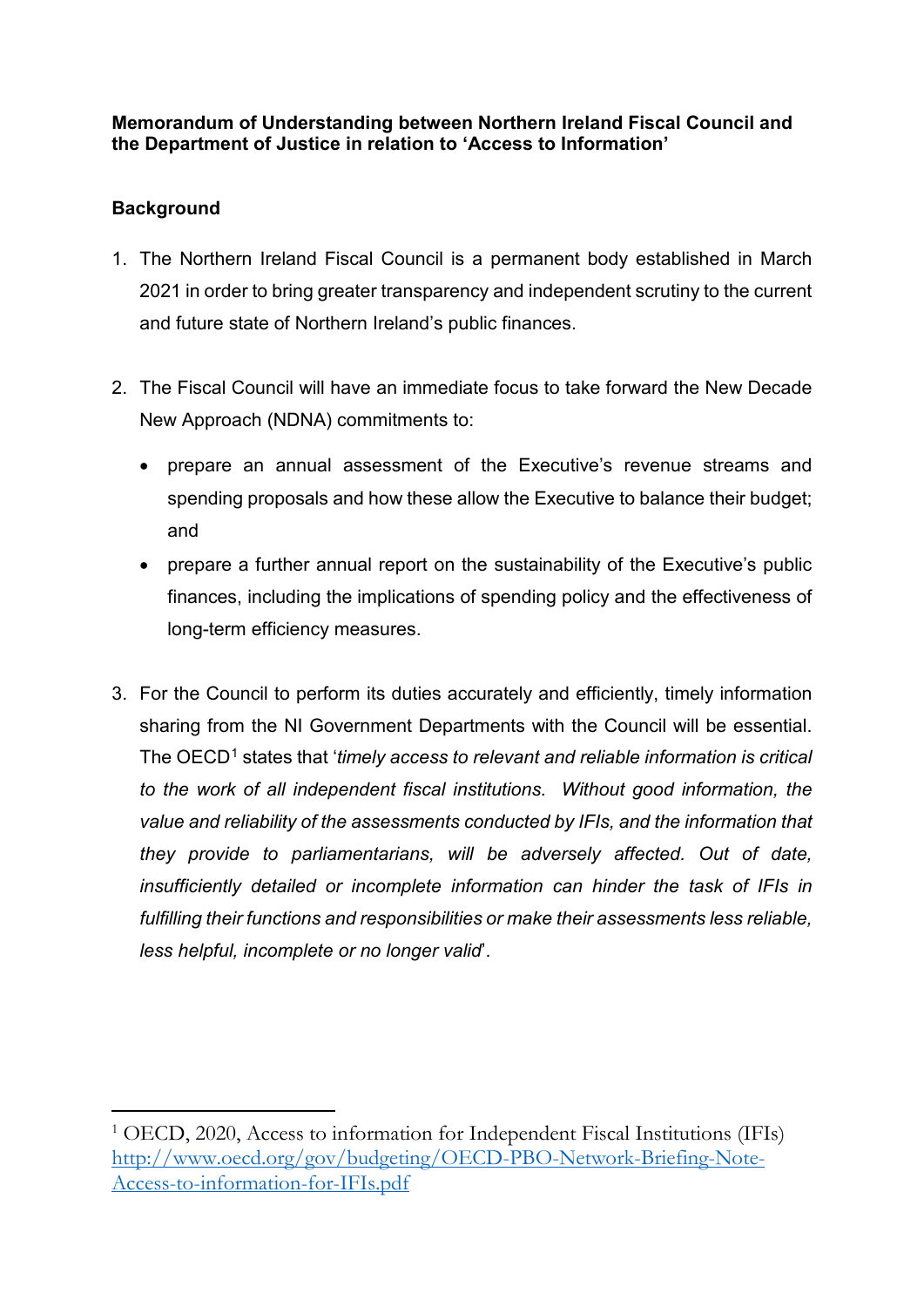# **Period Memorandum of Understanding covers**

4. The arrangements set out in this Memorandum of Understanding (MoU) will be in place until the Council has been set up as a statutory body. This MoU therefore has been developed and put in place to cover the initial period of the Council's work. The MoU will be reviewed and amended once the legislation is put in place for the Council in relation to the right of access to information.

# **Purpose of Memorandum of Understanding**

- 5. The initial Terms of Reference (see **Annex A**), which the Executive agreed on 11th March 2021, indicated that arrangements will be put in place to ensure the timely sharing of information. Therefore, close working will be essential to facilitate that.
- 6. The purpose therefore of this MoU between the Department of Justice and the Fiscal Council is to set out a foundation on which the arrangements for the sharing of information that they hold can be managed. It includes information requests throughout all parts of the Department of Justice. The other NI Departments will each individually agree and put in place a similar MoU with the Fiscal Council to manage the sharing of the information that they hold.
- 7. It sets out arrangements for expectations on information sharing to support the Council in delivering on its Terms of Reference. The arrangements are designed and intended to be managed in accordance with OECD principles for independent fiscal institutions.
- 8. It will be amended as necessary to take account of changing circumstances.

# **Points of contact**

- 9. OECD best practice guidance indicates that the Council should request and receive any required information directly from the relevant provider and in this case that means directly from the relevant Government Department which holds the information.
- 10.It is also desirable that a single point of contact, normally at Director level, is identified by each NI Government Department in their own MoUs. This will allow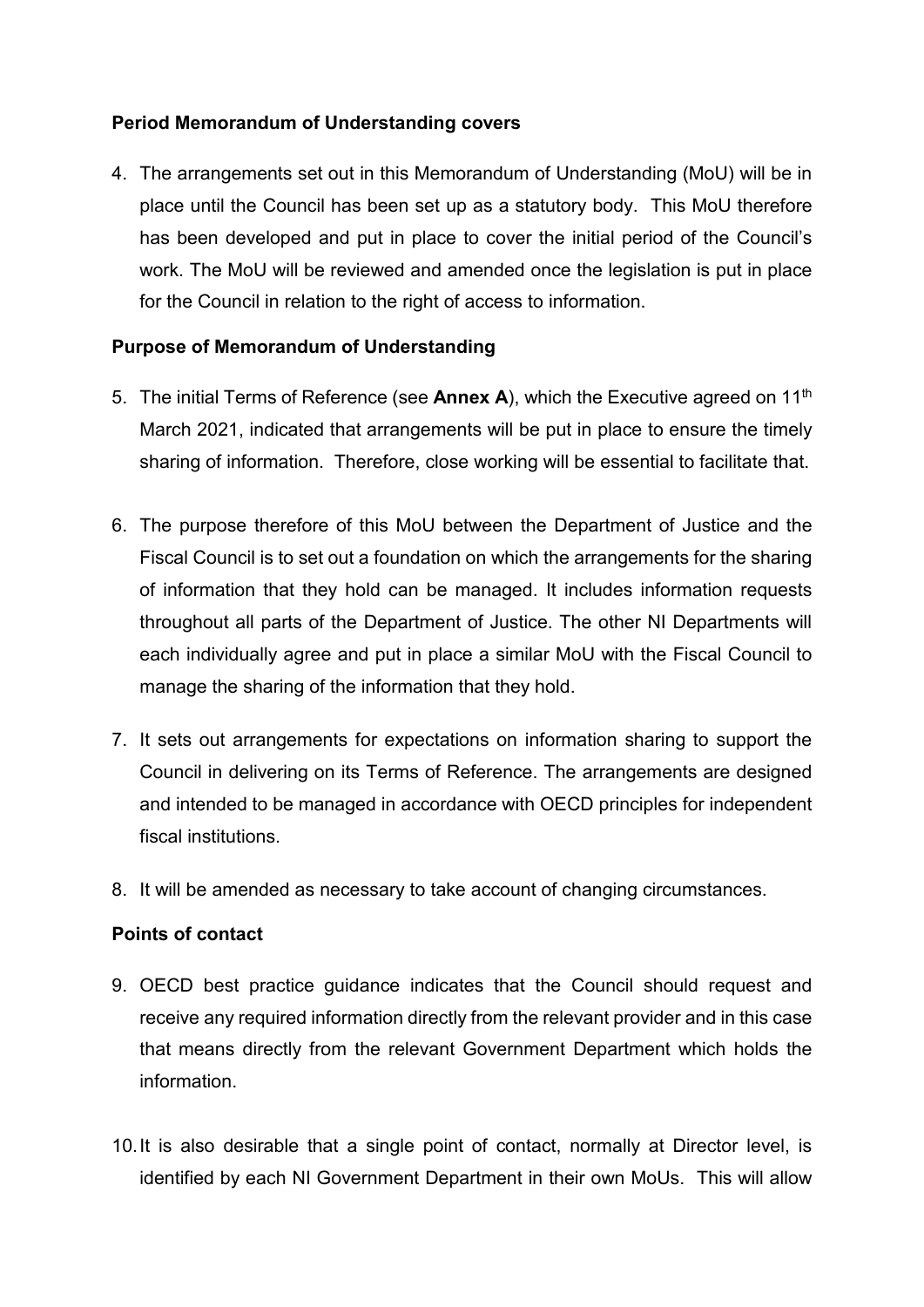an oversight role and key point of contact within each Department to facilitate a mechanism if any issues arise.

- 11.On that basis the key Department of Justice point of contact for the above is as follows:
	- Head of Financial Services Division
- 12. The Head of Financial Services Division will also have responsibility for the function of assisting in resolving any issues around timeliness or quality of responses to requests for information, in the first instance. In order to assist the Head of Financial Services Division in this role, the Head of Financial Services Division, should be copied into all information requests made to any part of the Department of Justice and any responses back to the Council. The process for escalating issues should be first for the Fiscal Council Chief of Staff and the Head of Financial Services Division to seek to reach a resolution. If this is not possible, dialogue between the Permanent Secretary and the Chair of the Council will be the final stage in the resolution of any issues.
- 13. All information provided to the Council will be emailed to [info@nifiscalcouncil.org,](mailto:info@nifiscalcouncil.org) as well as any specific members of the Council secretariat as requested.

# **Department of Justice information sharing**

# *Routine Budget process information sharing*

- 14.To ensure the Council is fully sighted throughout the Budget process, the Department of Justice will routinely, and without the need for a separate request, automatically provide Departmental public expenditure returns it submits to Department of Finance (DoF) in tandem to the Fiscal Council. This includes routinely providing the following:
	- a. All departmental returns to DoF in relation to Budget process;
	- b. All in-year monitoring returns to DoF as part of the June, October and January rounds; and
	- c. Annual AME Forecasts.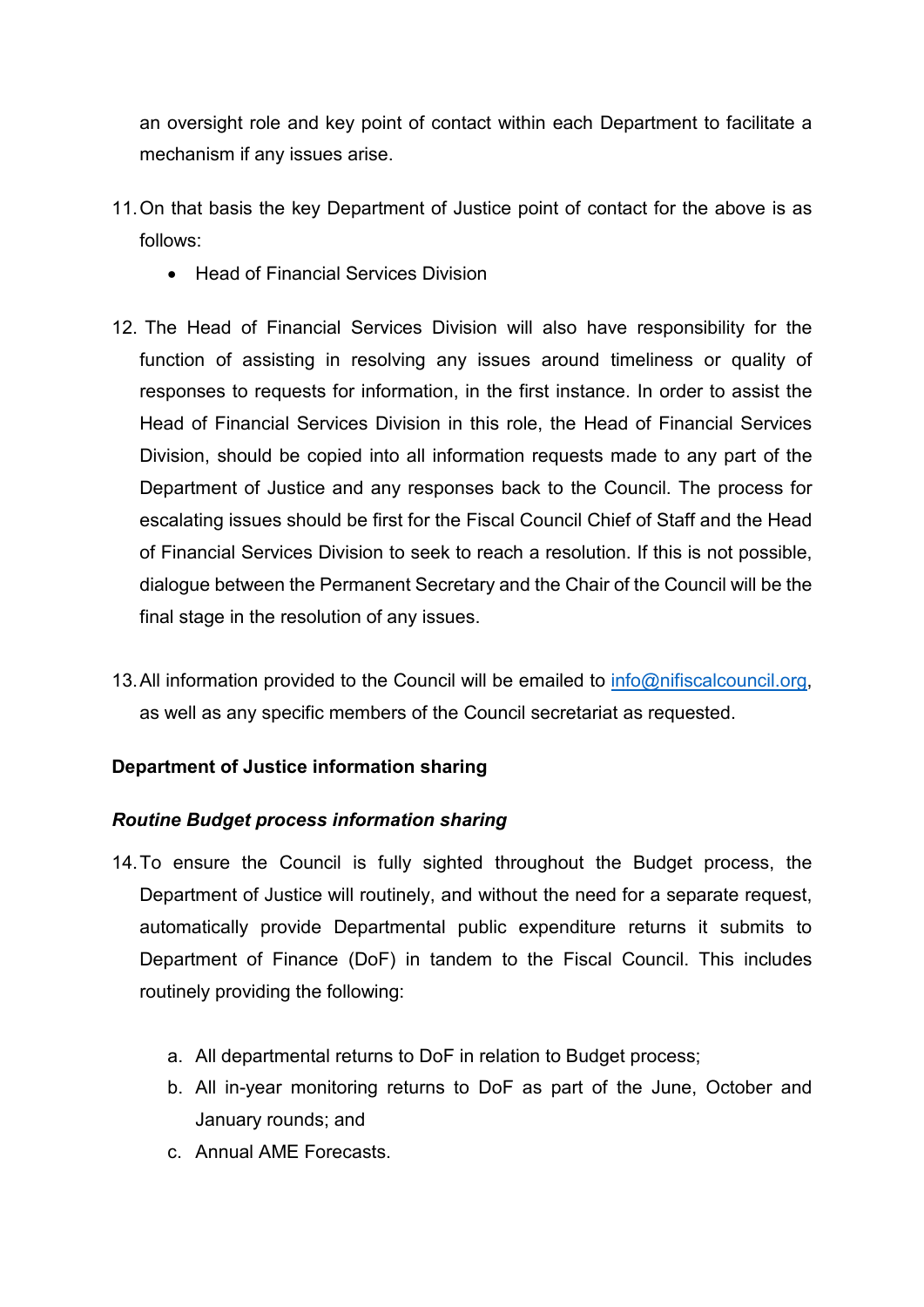## *Ad hoc requests*

- 15.The Department of Justice will also provide timely access to information it holds relevant to the Fiscal Council's analyses. The Department of Justice will provide information, with appropriate quality assurance and assistance to understand it, as requested by the Fiscal Council. The information to be shared is expected to be statistical in nature, anonymised, or derived from information in the public domain. However as might be necessary and in line with the Department of Justice Data Protection Policy, any sharing of personal information by the Department of Justice to the Fiscal Council will require a separate data sharing agreement to safeguard that information according to UK GDPR requirements and Data Protection Act 2018.
- 16.The type of information requested from the Council will include, although not be limited to:
	- Economic and fiscal data used to produce or assess spending or revenue plans and forecasts, including those at budget and monitoring rounds;
	- Other administrative and statistical data: e.g. demographic and demand factors;
	- Costing assumptions, cost benefit analyses, impact assessments, plans for implementation, etc.;
	- Forecasting: how the Department of Justice uses the data it has to produce forecasts and plans;
	- Commentary: observations or explanation alongside data or other information provided.
- 17.Some of this information is already in the public domain, however, the Fiscal Council will also need access to detailed underlying data and assumptions, calculations and models that support results published.
- 18.To assist the Council in their assessments and work it will be critical that the form in which information is provided is in a suitable format. This may need to be discussed with the Council and the information provider within the Department of Justice for each specific request, depending on the complexity of the information held.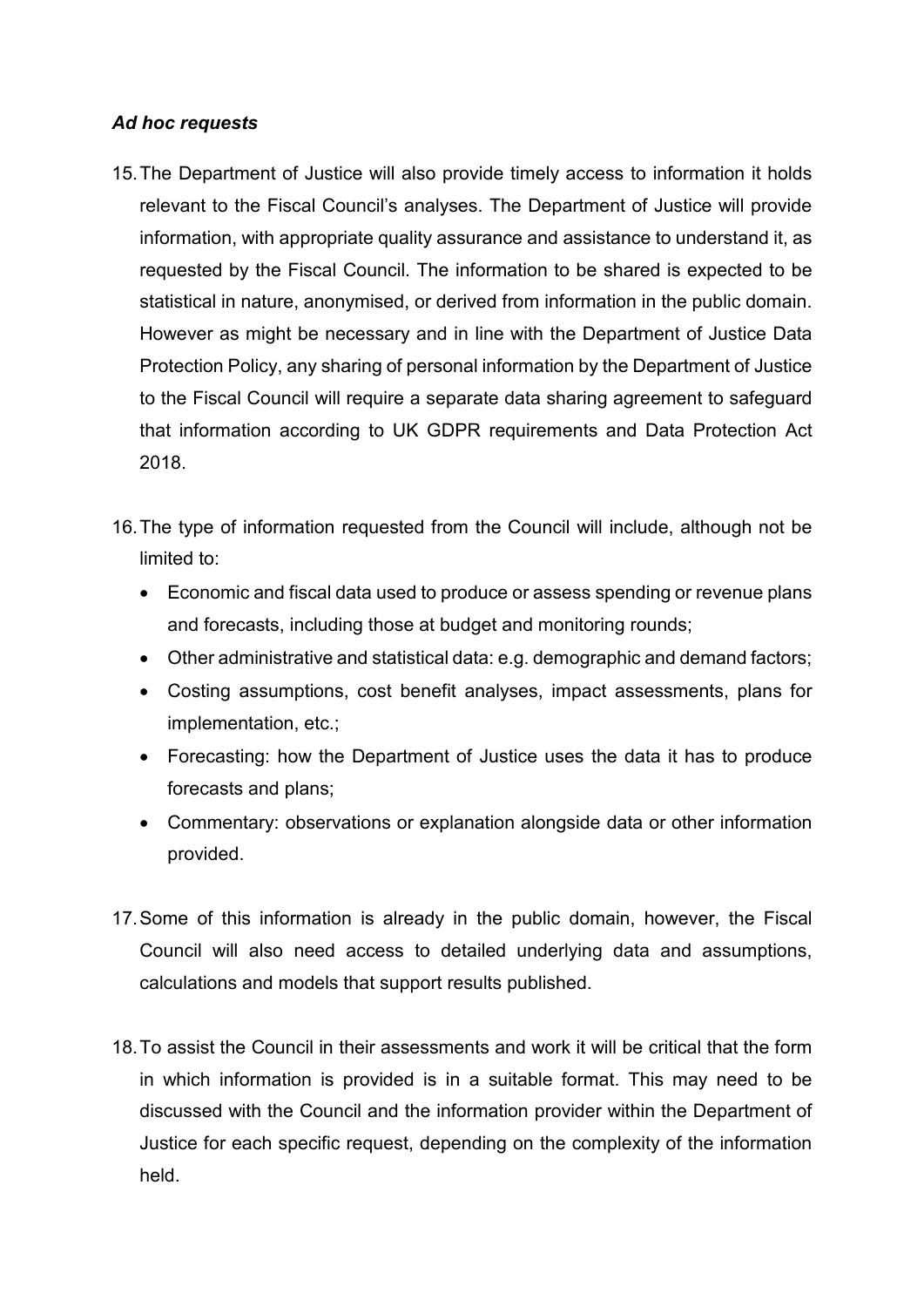- 19.The Department of Justice should provide full access to relevant information at no cost to the Fiscal Council, in line with the OECD principles for Independent Fiscal Institutions. The information should be the latest information available in a readable format and within 10 working days (not counting the day of the request). Where this deadline cannot be met, the Department of Justice should provide a rationale to the Council to agree a suitable timeframe.
- 20.In requesting the information, the Fiscal Council should also set out an explanation of why the information is needed. The Council should submit their requests for information to the relevant provider in the Department of Justice in the information request template set out in **Annex B** and the Council should keep its own system to monitor requests and responses from the Department of Justice.
- 21.As each NI Department will have its own MoU in place, the Council should request any specific departmental information directly from the department concerned. However, where there is a central role or it is a cross cutting matter where DoF coordination / assimilation would be advantageous, this may be requested of DoF.

# **Confidentiality requirements**

- 22.The Fiscal Council will also be required to observe the standard confidentiality rules in relation to policy information and data sharing. In particular, the Council and its staff will keep all budget information confidential in advance of publication of the Executive's Budget. Information provided by the Department of Justice will not be published without prior agreement.
- 23.The Council will similarly protect all information that is commercial in confidence; the Department of Justice will ensure that any information it passes to the Council which may be regarded as commercial in confidence is marked as such.
- 24.Budget information and information which is marked as commercial in confidence by either party must not be shared with external parties without the prior agreement of both.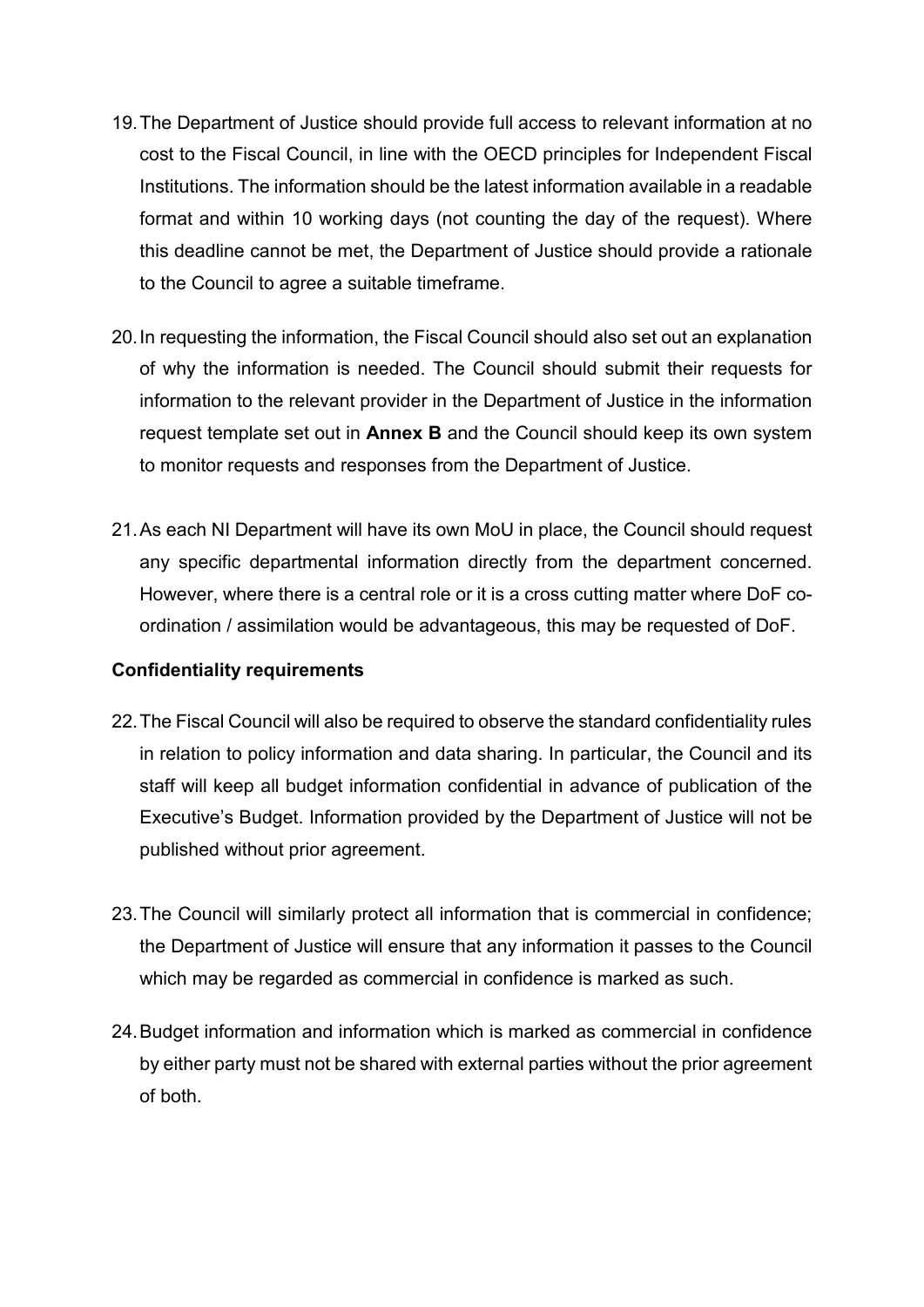## **Public Communications**

25.Consistent with the shared principle of good and effective communications, the Council and the Department of Justice will wherever possible share with each other, in advance, any public communications that either intends to issue which have a bearing on the functions of the Council.

## **Fiscal Council analysis and publications**

- 26.The Fiscal Council's reports and analysis will be published and made freely available to all and these will be released in the Fiscal Council's own name as an independent body.
- 27.In its publications, the Council will act objectively, transparently and impartially, free from any political perspective, and on the basis of current NI Executive policy. The Council should not comment on the merits of individual policies, or examine alternative policy scenarios except insomuch as these are required to, for example, compare or understand expenditure levels against other jurisdictions, or to establish an illustrative baseline against which the impact of decisions can be explained.
- 28.The Council will publish all the documents it produces in an accessible manner and should comply with the Code of Practice for Official Statistics in line with good practice.
- 29.The Fiscal Council may share material from these products in advance of publication if it requires factual comments on the presentation of analysis or forecasts that have been produced with the assistance of Department of Justice officials, but is not obliged to do so. Pre-release information will be subject to confidentiality arrangements.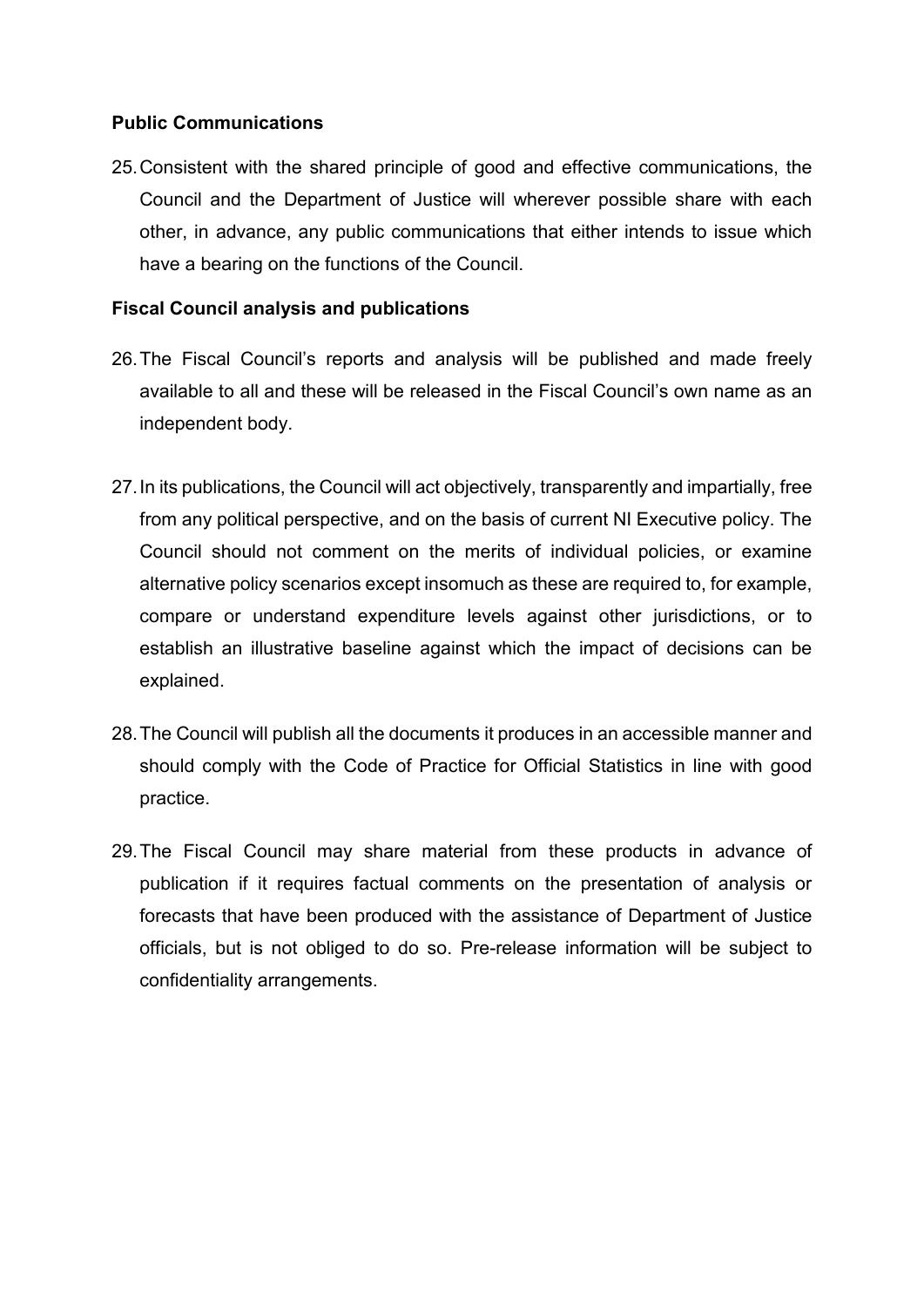### **External queries on Fiscal Council publications**

30.As an independent body, it will be the responsibility of the Fiscal Council to respond to external queries on the data, analysis and judgements published in Fiscal Council documentation, consulting with other departments as necessary. The Fiscal Council and the Department of Justice will treat shared information in accordance with the requirements of the Freedom of Information Act 2000. Each organisation will notify the other in advance if an FOI request would potentially result in the publication of the other's material, for information purposes only.

### **Signatures**

For, and on behalf of, the Northern Ireland Fiscal Council

Colste Clots

felcer f

For, and on behalf of, the Department of Justice

Sir Robert Chote, Chair of the Northern Ireland Fiscal Council

Date 25/01/2022 Date 13/01/2022

Peter May, Permanent Secretary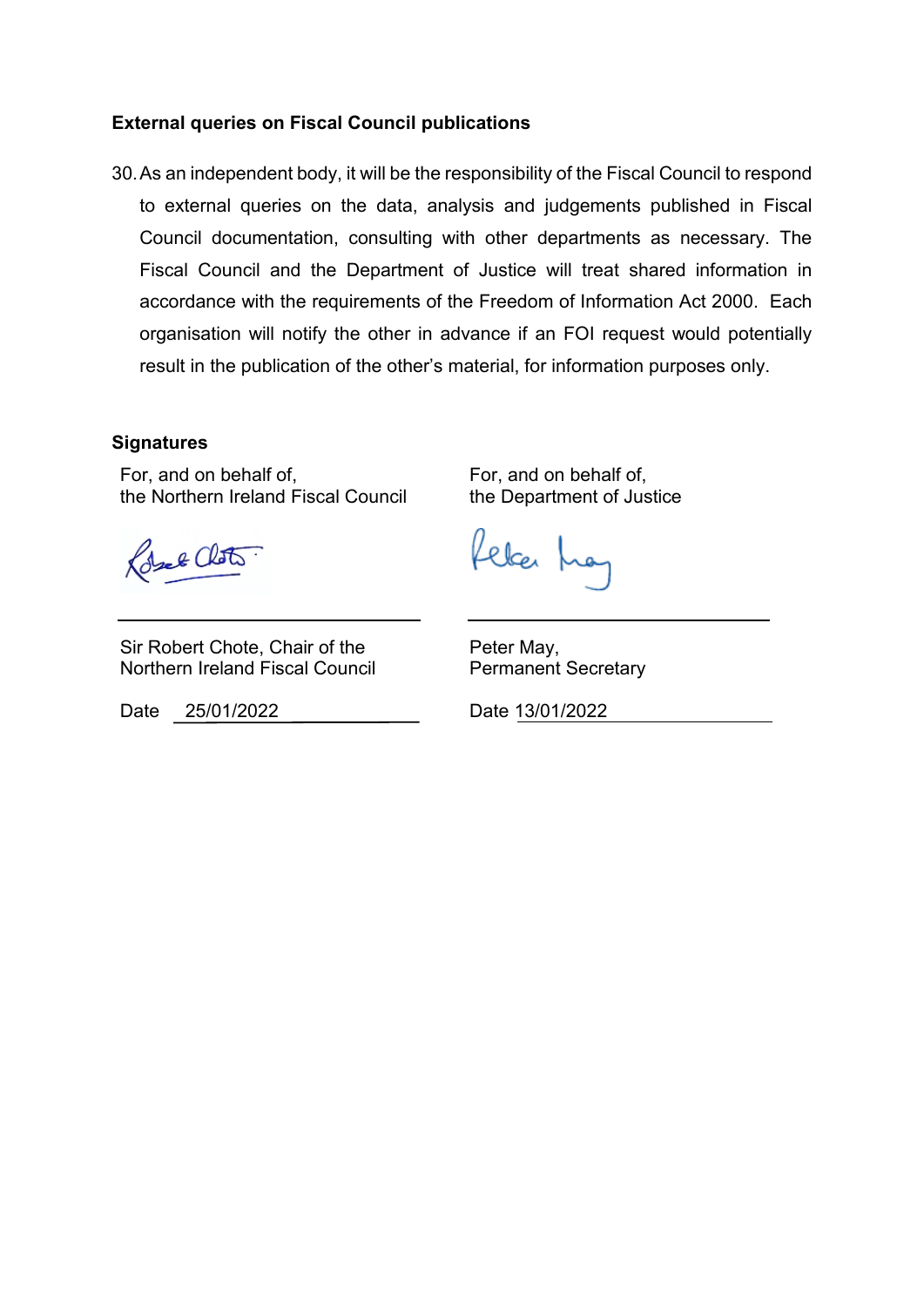### **Annex A: Initial Terms of Reference**

### **FISCAL COUNCIL – BRINGING TRANSPARENCY AND INDEPENDENT SCRUTINY TO PUBLIC FINANCES TERMS OF REFERENCE, MARCH 2021**

### **Mission Statement**

1. The Fiscal Council is a permanent body which will bring greater transparency and independent scrutiny to the current and future state of Northern Ireland's public finances.

# **Principles of Independent Fiscal Organisations**

2. In 2014, the OECD set out nine broad recommendations' principles for Independent Fiscal Organisations, drawing on the work of the network of Independent Fiscal Institutions across the organisation's members. This piece of work was partly assessing the nature of these organisations across the world (and acknowledging their heterogeneity) but at the same time coming up with a set of recommendations that all these types of organisations could aspire to.

3. This Terms of Reference for the Fiscal Council has been developed in line with these principles, which are set out in the attached **Annex**.

# **Remit**

4. The Fiscal Council will have an immediate focus to take forward the New Decade New Approach (NDNA) commitments to:

- prepare an annual assessment of the Executive's revenue streams and spending proposals and how these allow the Executive to balance their budget; and
- prepare a further annual report on the sustainability of the Executive's public finances, including the implications of spending policy and the effectiveness of long-term efficiency measures.

5. As per NDNA the membership and terms of reference of the Fiscal Council will be agreed with the UK Government.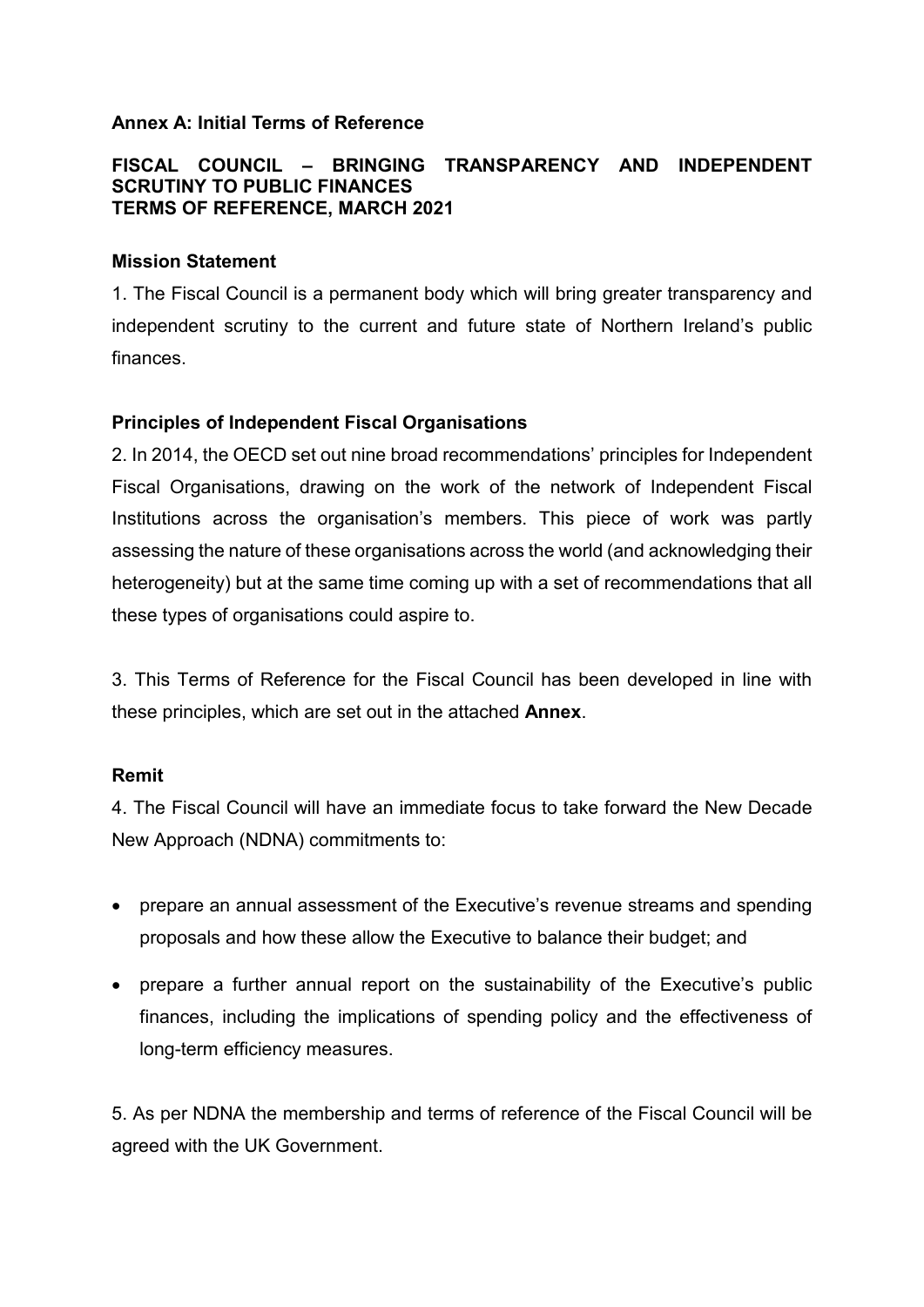## *Local Ownership*

6. The commitment to a Fiscal Council was included in the New Decade New Approach document published alongside the restoration of the political institutions at that beginning of 2020. The Executive has agreed this Terms of Reference setting out the remit of Council on its establishment, and how it will be developed going forward. This has ensured local ownership and that local needs will be met by the functioning of the Council.

## *Independence and non-partisanship and transparency*

7. It will act objectively, transparently and impartially, free from any political perspective, and on the basis of current NI Executive policy. It will examine the impact on the public finances of decisions made by the Executive and have a focus on the sustainability of public finances by considering the Executive's budget decisions in light of its ability to deliver on the Programme for Government. The Council should not however comment on the merits of individual policies, or examine alternative policy scenarios. This will protect the independence of the Fiscal Council and ensure a clear separation between analysis (which is the role of the Fiscal Council) and policy making (which is the responsibility of the ministers).

8. The Council will publish all the documents it produces in an accessible manner and should comply with the Code of Practice for Official Statistics in line with good practice.

# *Access to information*

9. For the Council to perform its duties accurately and efficiently, close working with the NI Executive and Departments will be essential, as will timely data / information sharing. Arrangements will be put in place to ensure this. Members will also be required to observe the standard confidentiality rules in relation to policy information and data sharing.

# *Communications*

10. Upon establishment, the Chair and members of the Fiscal Council will develop a communications plan to clearly articulate the remit of the Council and engage with relevant stakeholders. This will include a range of consultations with the Executive and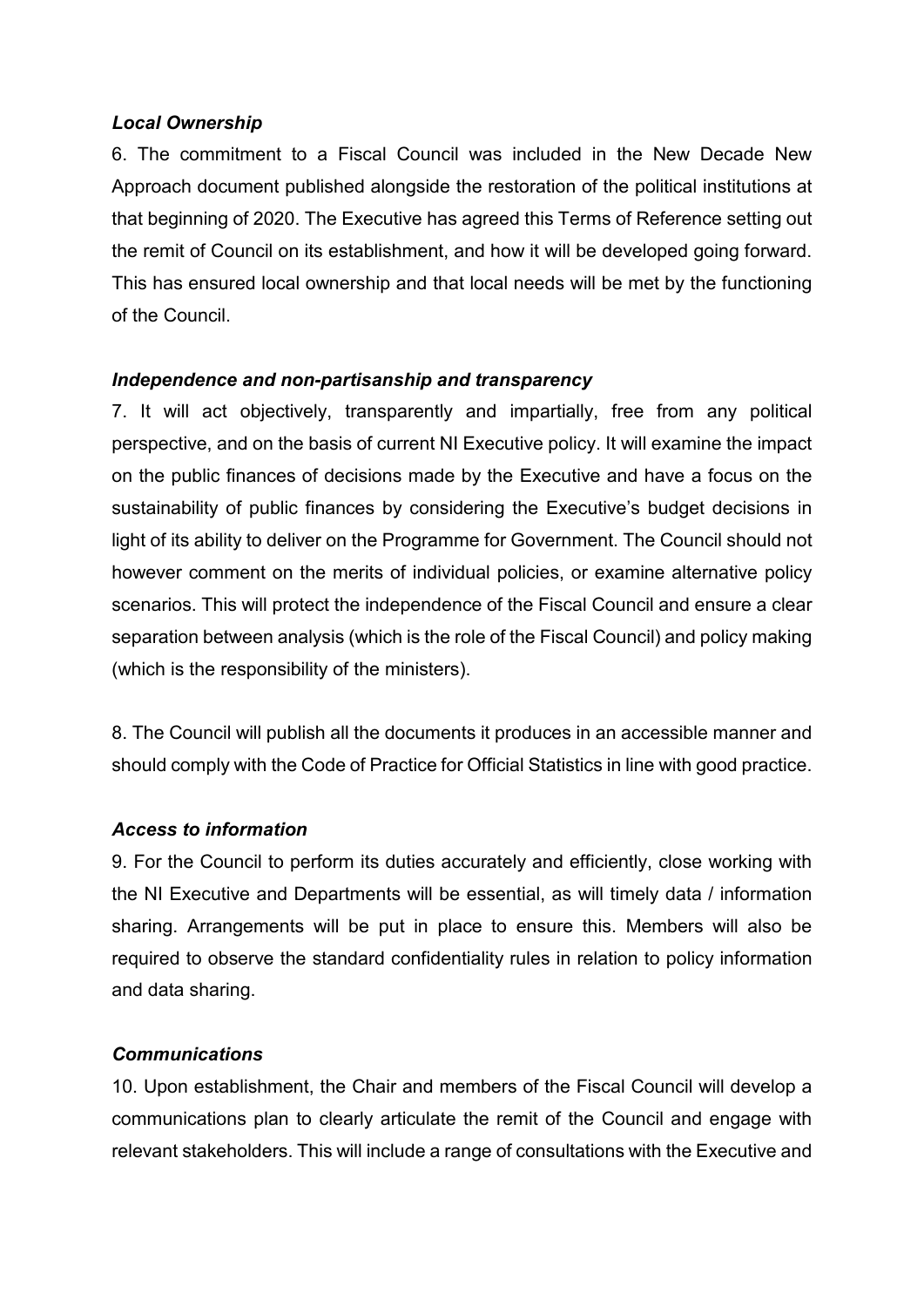MLAs, Government officials, economic commentators including the media, business and their representative bodies, although this is not exhaustive.

## *Mandate and relationship with the legislature*

11. It is expected that the role and Terms of Reference of the Fiscal Council will be expanded once the Council has been established and is delivering on the above requirements. Such a wider remit is anticipated to include economic / financial modelling for example. The expanding nature of Independent Fiscal Institutions can also be seen from experience elsewhere in the UK and internationally where their remit over time has not been static.

12. Like other similar bodies elsewhere, the Council will be initially set up as a nonstatutory body. Following its establishment, work will be undertaken to examine how the role and standing of the Council can be further formalised and legislated for on a statutory basis, so that its independence is safeguarded going forward.

13. This will include putting a competitive public appointments process in place to select future members that would maintain the required expertise and independence of the Council, and that would be conducted in line with the CPANI Code of Practice.

14. That legislation will need to include how the role of the Fiscal Council interacts with the Assembly and relevant Committees including the Finance Committee where relevant, including on the future appointments process.

# *Resources - membership and staffing*

15. The Fiscal Council will comprise four individuals, including a chair, appointed by the Finance Minister. Robert Chote will become the Council's Chair for the set up period of around 6-9 months as we seek to formally establish the Council.

16. The other members, who will be appointed for a three year term will be:

- Dr Esmond Birnie, senior economist at Ulster University;
- Alan Barrett, Chief Executive Officer of the Economic and Social Research Institute; and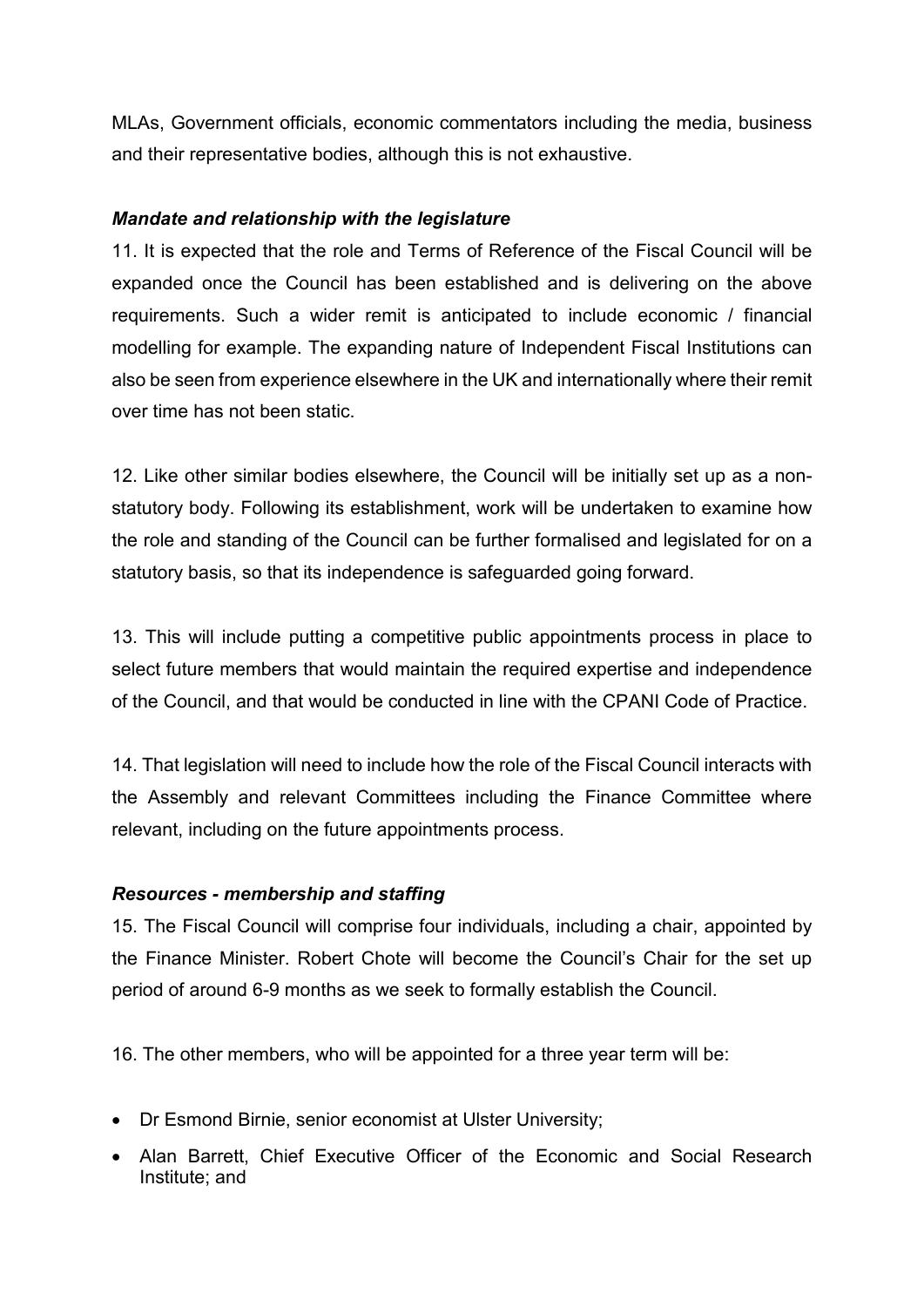• Maureen O'Reilly, Independent Economist.

17. DoF will also put in place a full time permanent secretariat and support staff who will be recruited purposely to perform that function, headed by a G5 Chief of Staff, as well as supporting the Chair and members, the secretariat would have the capacity to undertake its own research and analysis and also contract out specialist pieces of work to external experts where required.

## *External Evaluation*

18. In line with good practice an independent external evaluation will be conducted four to five years after the Council's establishment. This will include progress towards adhering to the OECD principles and recommendations on way forward to further aspire to these. This evaluation could be undertaken by OECD or another independent Fiscal Institution which is now well established. Key stakeholders, in particular the Finance Committee, would be consulted on the process for appointing an external evaluator, and the Terms of Reference for the evaluation.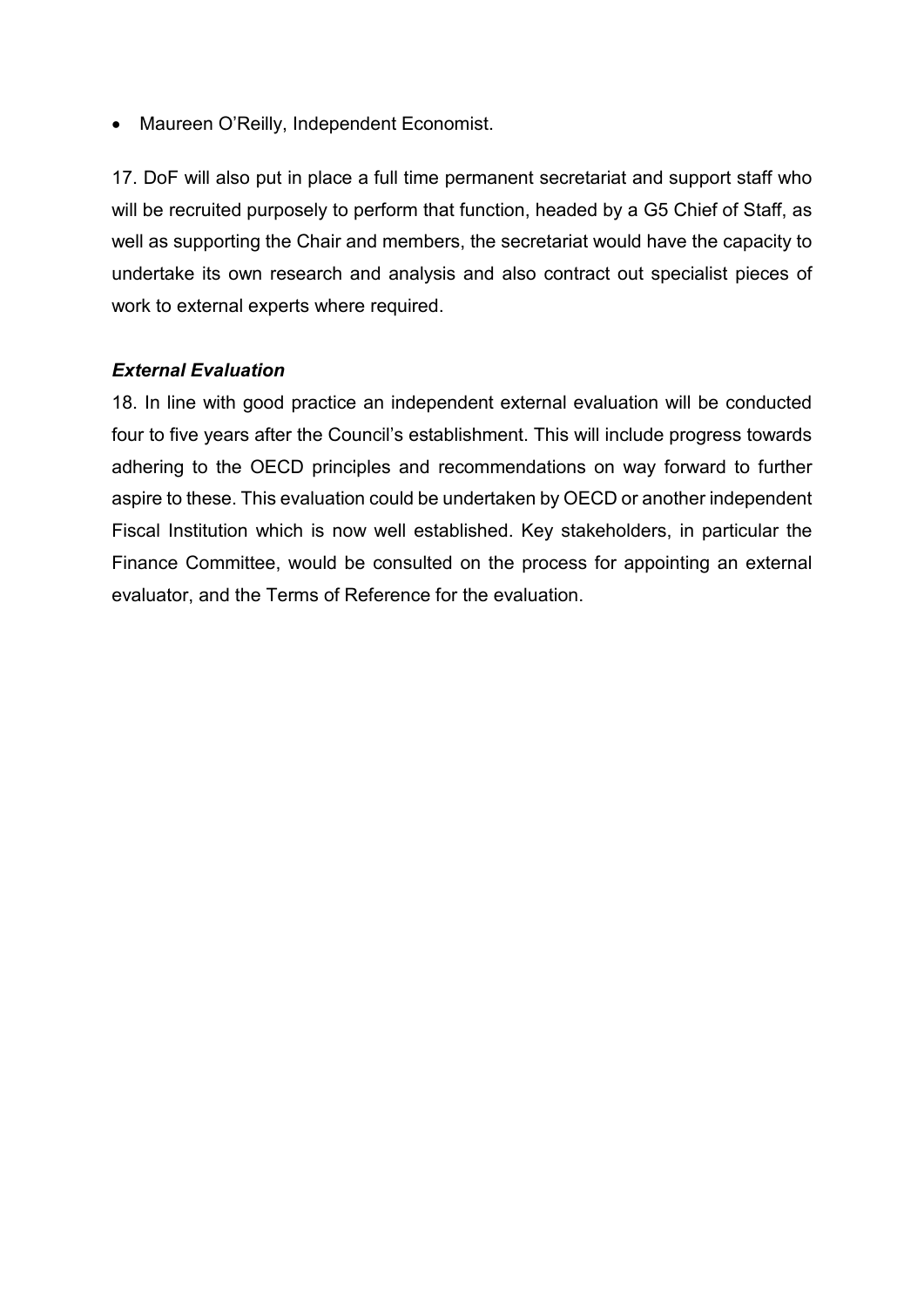#### **Annex**

### **OECD PRINCIPLES FOR INDEPENDENT FISCAL INSTITUTIONS (IFIs)**

Source: OECD, 2014, Recommendations on Principles for Independent Fiscal Institutions - https://www.oecd.org/gov/budgeting/OECD-Recommendation-on-Principles-for-Independent-Fiscal-Institutions.pdf

The twenty-two Principles for Independent Fiscal Institutions (fiscal councils and independent parliamentary budget offices) proposed below are grouped under nine broad headings: (1) local ownership; (2) independence and non-partisanship; (3) mandate; (4) resources; (5) relationship with the legislature; (6) access to information; (7) transparency; (8) communication; and (9) external evaluation.

### **1. Local ownership**

1.1. To be effective and enduring, an IFI requires broad national ownership, commitment, and consensus across the political spectrum. While a country seeking to establish an IFI will benefit from the study of existing models and experiences in other countries, models from abroad should not be artificially copied or imposed. Regional or international authorities may provide valuable support and protection.

1.2. Local needs and the local institutional environment should determine options for the role and structure of the IFI. Design choices may also have to take into account capacity constraints, particularly in smaller countries. The basic characteristics of an IFI, including specific protections, should be informed by the country's legal framework, political system, and culture. Its functions should be determined by the country's fiscal framework and specific issues that need to be addressed.

### **2. Independence and non-partisanship**

2.1. Non-partisanship and independence are pre-requisites for a successful IFI. A truly non-partisan body does not present its analysis from a political perspective; it always strives to demonstrate objectivity and professional excellence, and serves all parties. This favours that IFIs should be precluded from any normative policy-making responsibilities to avoid even the perception of partisanship.

2.2. The leadership of an IFI should be selected on the basis of merit and technical competence, without reference to political affiliation. The qualifications should be made explicit – including professional standing and relevant government or academic experience. Qualifications should include proven competence in economics and public finances and familiarity with the budget process.

2.3. Term lengths and the number of terms that the number of terms that the leadership of the IFI may serve should be clearly specified in legislation as should be the criteria and process for dismissal for cause. The leadership's term should optimally be independent of the electoral cycle. Independence may be enhanced by defining the term span beyond the electoral cycle.

2.4. The position of head of the IFI should be a remunerated and preferably full-time position. Strict conflict- of-interest standards, particularly for institutions with council members employed on a part-time basis, should be applied equally vis-à-vis other employment in the public or private sector.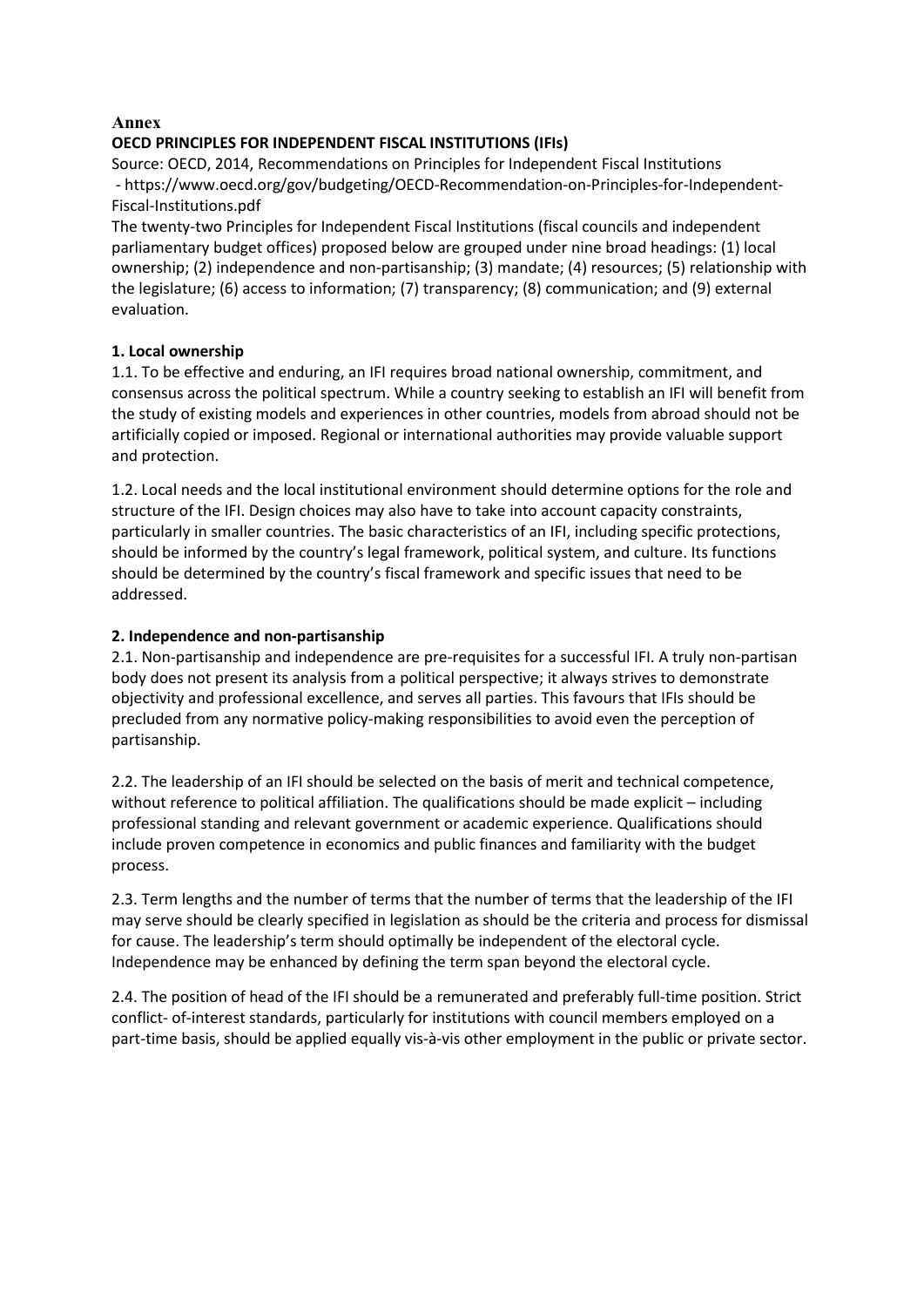2.5. The leadership of the IFI should have full freedom to hire and dismiss staff in accordance with applicable labour laws.

2.6. Staff should be selected through open competition based on merit and technical competence and without reference to political affiliation. Conditions of employment should be along the lines of that of the civil (or parliamentary) service.

#### **3. Mandate**

3.1. The mandate of IFIs should be clearly defined in higher-level legislation, including the general types of reports and analysis they are to produce, who may request reports and analysis, and, if appropriate, associated timelines for their release.

3.2. IFIs should have the scope to produce reports and analysis at their own initiative, provided that these are consistent with their mandate. Similarly, they should have the autonomy to determine their own work programme within the bounds of their mandate.

3.3. Clear links to the budget process should be established within the mandate. Typical tasks carried out by IFIs might include (but are not limited to): economic and fiscal projections (with a short to medium-term horizon, or long-term scenarios); baseline projections (assuming unchanged policies); analysis of the executive's budget proposals; monitoring compliance with fiscal rules or official targets; costing of major legislative proposals; and analytical studies on selected issues.

### **4. Resources**

4.1. The resources allocated to IFIs must be commensurate with their mandate in order for them to fulfil it in a credible manner. This includes the resources for remuneration of all staff and, where applicable, council members. The appropriations for IFIs should be published and treated in the same manner as the budgets of other independent bodies, such as audit offices, in order to ensure their independence. Multiannual funding commitments may further enhance IFIs independence and provide additional protection from political pressure.

#### **5. Relationship with the legislature**

5.1. Legislatures perform critical accountability functions in country budget processes and the budgetary calendar should allow sufficient time for the IFI to carry out analysis necessary for parliamentary work. Regardless whether an independent fiscal institution is under the statutory authority of the legislative or the executive branch, mechanisms should be put in place to encourage appropriate accountability to the legislature. These may include (but are not limited to):

1) submission of IFI reports to parliament in time to contribute to relevant legislative debate; 2) appearance of IFI leadership or senior staff before the budget committee (or equivalent) to provide responses to parliamentary questions; 3) parliamentary scrutiny of the IFI budget; and 4) a role for parliament's budget committee (or equivalent) in IFI leadership appointments and dismissals. 5.2. The role of the IFI vis-à-vis parliament's budget committee (or equivalent), other committees, and individual members in terms of requests for analysis should be clearly established in legislation. Preferably, the IFI should consider requests from committees and sub-committees rather than individual members or political parties. This is particularly relevant for those IFIs established under the jurisdiction of the legislature.

### **6. Access to information**

6.1. There is often asymmetry of information between the government and the IFI – no matter how well an IFI is resourced. This creates a special duty to guarantee in legislation – and if necessary to reaffirm through protocols or memoranda of understanding – that the IFI has full access to all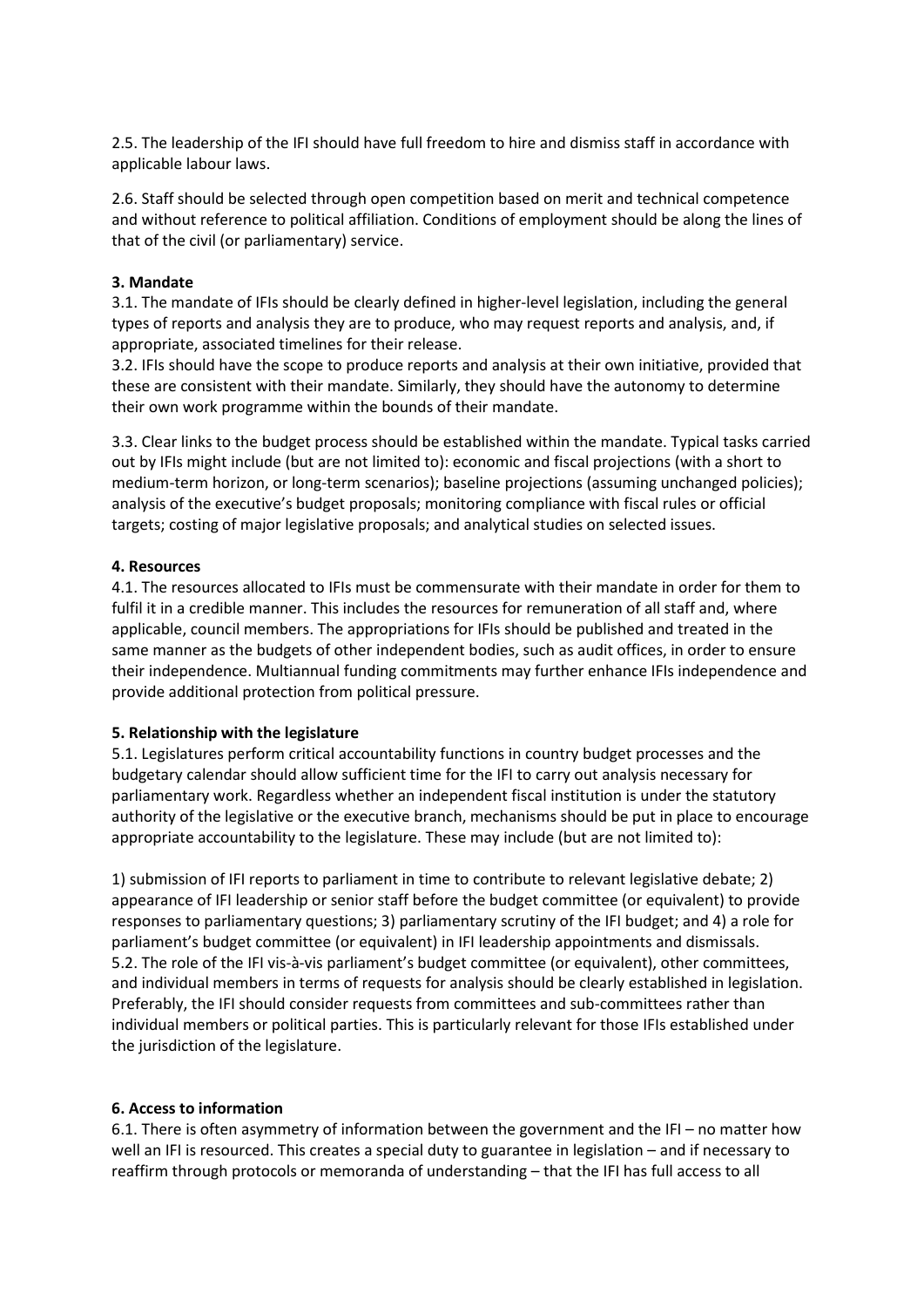relevant information in a timely manner, including methodology and assumptions underlying the budget and other fiscal proposals. Information should be provided at no cost or, if appropriate, sufficient resources should be provided in the IFI budget to cover analysis obtained through government actuarial services.

6.2. Any restrictions on access to government information should also be clearly defined in legislation. Appropriate safeguards may be put in place as regards protection of privacy (for example, taxpayer confidentiality) and of sensitive information in the areas of national defence and security.

### **7. Transparency**

7.1. Given that promoting transparency in public finances is a key goal of IFIs, they have a special duty to act as transparently as possible. Full transparency in their work and operations provides the greatest protection of IFI independence and allows them to build credibility with the public. 7.2. IFI reports and analysis (including a full account of the underlying data and methodology) should be published and made freely available to all. As noted in 5.1, all IFI reports and analysis should be sent to parliament in time for legislative debate and the leadership of the IFI should be given the opportunity to testify before parliamentary committees.

7.3. The release dates of major reports and analysis should be formally established, especially in order to co-ordinate them with the release of relevant government reports and analysis.

7.4. IFIs should release their reports and analysis, on matters relating to their core ongoing mandate on economic and fiscal issues, in their own name.

#### **8. Communications**

8.1. IFIs should develop effective communication channels from the outset, especially with the media, civil society, and other stakeholders. Given that the influence of IFIs in fiscal policy making is persuasive (rather than coercive by means of legal sanctions or other punitive measures), media coverage of their work assists in fostering informed constituencies that may then exercise timely pressure on the government to behave transparently and responsibly in fiscal matters.

#### **9. External evaluation**

9.1. IFIs should develop a mechanism for external evaluation of their work – to be conducted by local or international experts. This may take several forms: review of selected pieces of work; annual evaluation of the quality of analysis; a permanent advisory panel or board; or peer review by an IFI in another country.